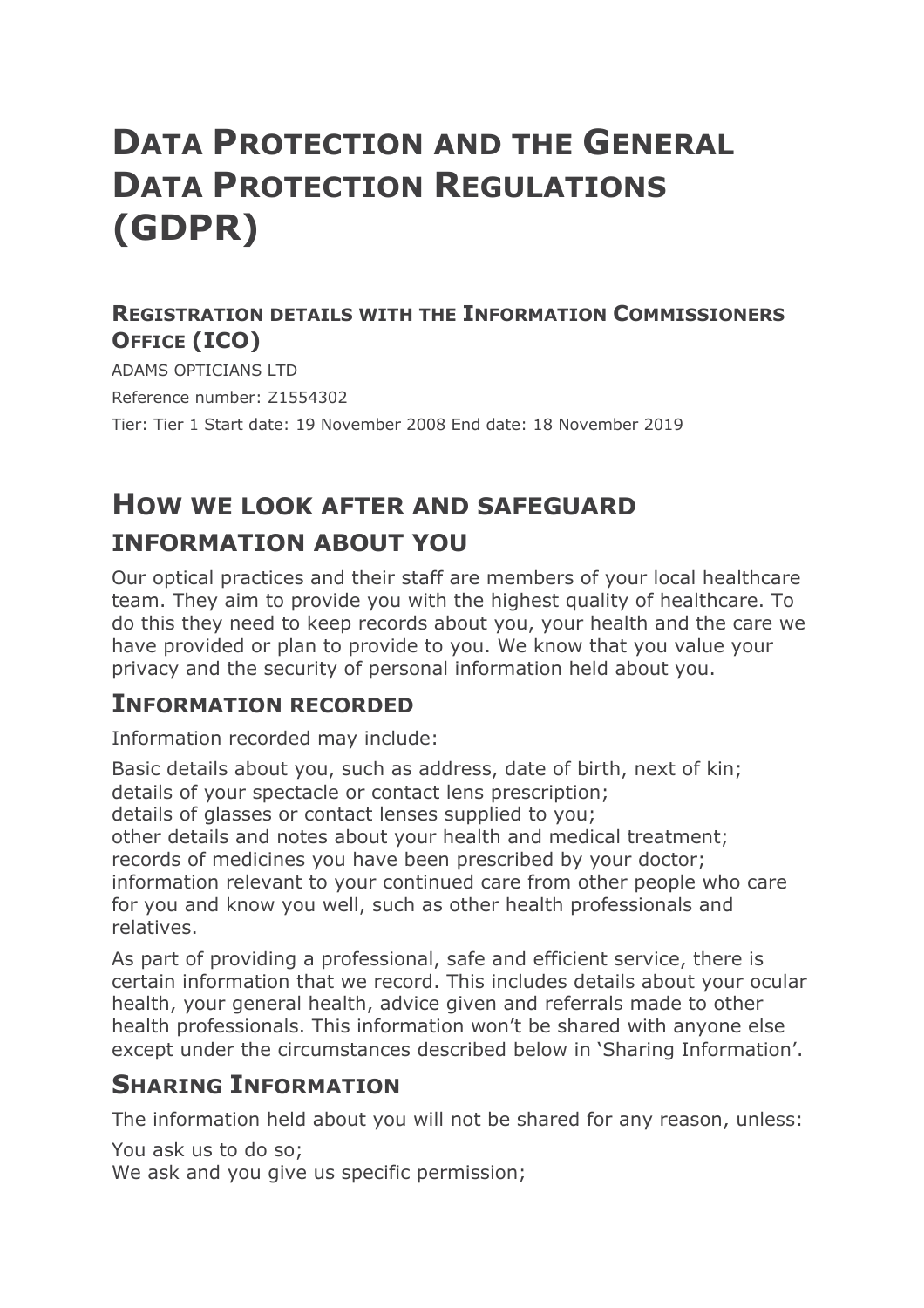We are permitted by law, for example where public interest overrides the need to keep the information confidential.

The types of people we may ask you for permission to share information with include your doctors (GP and hospital) and other health professionals.

#### *Anyone who receives information from us also has a legal duty to keep this information confidential, subject to recognised exceptions of the types listed above. Important Notice*

*Following an eye examination (or on completion of a contact lens fitting) patients will be given a copy of their prescription (specification). Copies of both the above documents can be issued for a small charge but for the safeguard of our patients the following should be noted:*

- *The document will need to be signed by the prescribing optician. He or she may be available on the same day, but the signature may be delayed until the optician is next in the practice.*
- *Details will not be given out over the phone, this is for both security and the elimination of transcription errors.*
- *Under no circumstances will patient details be given out to a 3rd party unless under strict written authorization of the patient concerned.*

## **YOUR RIGHTS**

You have the right to confidentiality under the GDPR, the Human Rights Act 1998 and the common law duty of confidence (the Disability Discrimination and the Race Relations Acts may also apply). We also comply with the NHS Code of Practice on Confidentiality and optical practices have a requirement under their professional Code of Ethics to keep records about you confidential, secure and accurate.

All of our staff contracts of employment contain a requirement to keep patient information confidential.

Our guiding principle is that we hold your records in strict confidence.

### **YOUR RIGHT TO VIEW YOUR HEALTH RECORD**

You have the right to ask for a copy of all our records about you.

You will need to give adequate information in order for optical staff to identify you (for example, full name, address and date of birth).

If you think any information we hold on you is inaccurate or incorrect, please let us know.

Our general data protection policy is set out below;

*All personal data will be relevant and lawfully collected Data shall only be held and used for lawful purposes Data held on a specific patient will not be disclosed unless under written permission from the said patient Every effort will be made to ensure data is accurate and up to date An individual shall be entitled:*

• *at reasonable intervals and without undue delay or expense*

• *to be informed by any Data User whether he holds personal data of which that individual is the subject*